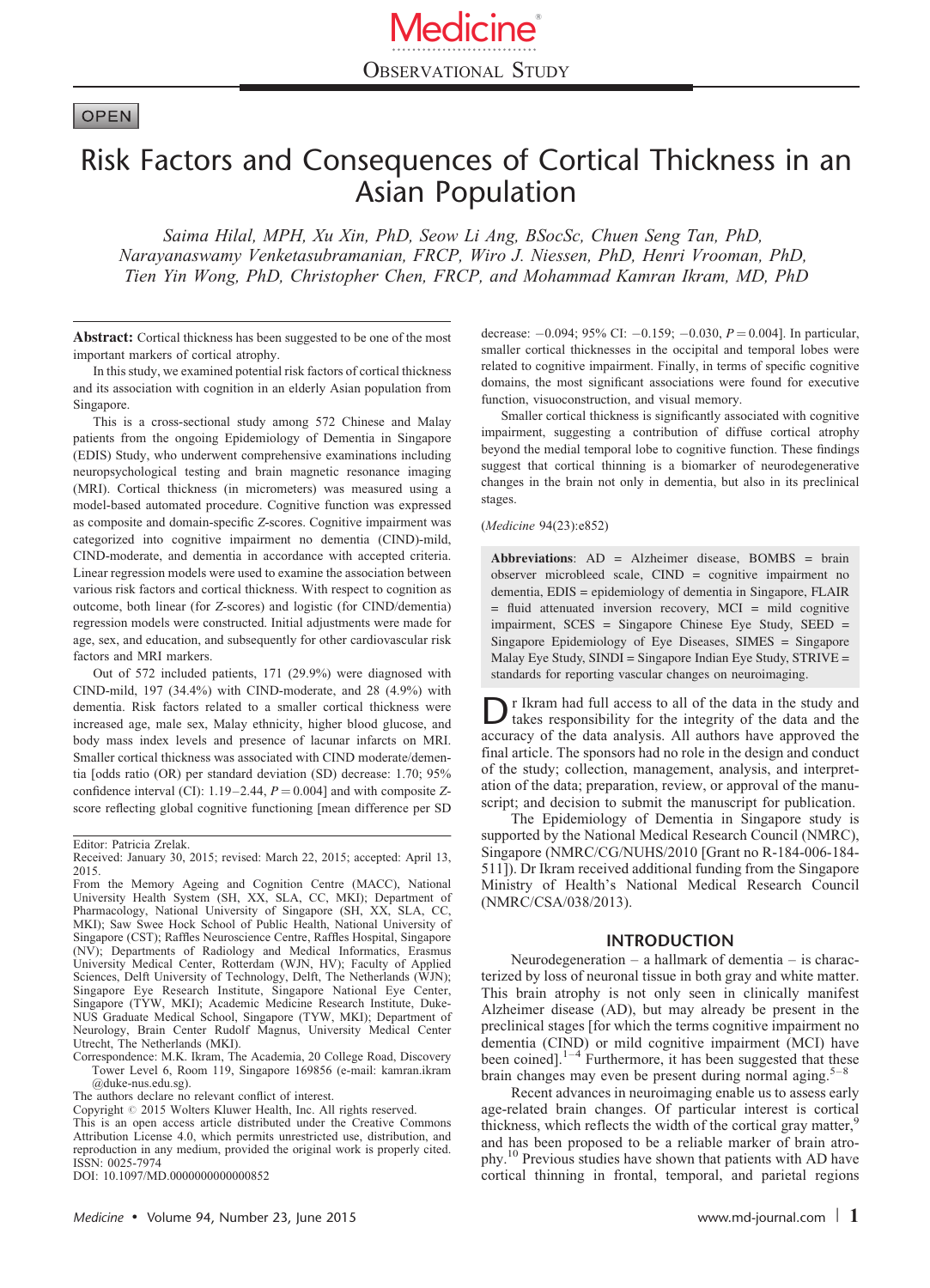compared with controls, consistent with pathological patterns of atrophy described in  $AD$ .<sup>[1,11,12](#page-6-0)</sup> In addition, a few studies have suggested that even during the preclinical stages of dementia cortical thinning is associated with worse performance on cognitive tests.<sup>[13,14](#page-6-0)</sup> Overall, these studies were mainly limited to Caucasian populations, had small sample sizes, $15-17$  and lacked detailed neuropsychological tests.[13,14](#page-6-0)

With respect to Asian populations, it has been proposed that – besides neurodegeneration – cerebrovascular disease may play a prominent role in the development of dementia due to the higher prevalence of vascular risk factors among Asians compared with Caucasians.<sup>[18–21](#page-7-0)</sup> Nevertheless, it remains important to determine the exact role of neurodegeneration in Asian populations, particularly in the preclinical stages of dementia. Thus far, several studies from Korea have shown regional differences in temporo-parietal and prefrontal regions in both AD patients and patients with MCI compared with controls. $22-24$  The association between cortical thickness and cognitive impairment in elderly Asian populations has, however, not been explored extensively. We, therefore, examined whether demographic and cardiovascular risk factors were related to cortical thickness. Furthermore, we examined in an elderly Asian population from Singapore the association of global and lobe-specific cortical thicknesses with cognitive impairment, including preclinical stages of dementia.

# METHODS

## Study Population

The ongoing Epidemiology of Dementia in Singapore (EDIS) study draws participants from the Singapore Epidemiology of Eye Disease (SEED) study, a multiethnic populationbased study among persons ages 40–85 years among Chinese (Singapore Chinese Eye Study [SCES]), Malay (Singapore Malay Eye Study [SiMES-2]), and Indians (Singapore Indian Eye Study [SINDI-2]). For this study, we focused on Chinese<sup>25</sup> and Malay components<sup>[26](#page-7-0)</sup> of the EDIS Study, as the recruitment of the Indians is still ongoing. In the first phase of the EDIS study, participants ages  $\geq 60$  years (n = 2666) were screened using the abbreviated mental test and a self-report of progressive forgetfulness. Screen-positive patients ( $n = 1097$ ) were invited to take part in the second phase of this study, which included an extensive neuropsychological test battery and brain MRI. Of these 1097 participants, 623 agreed to participate in phase II and hence were included in the present study. The details of the study methodology have been described elsewhere.<sup>[25](#page-7-0)</sup> Ethics approval for EDIS study was obtained from the Singapore Eye Research Institute, and National Healthcare Group Domain-Specific Review Board. The study is conducted in accordance with the Declaration of Helsinki. Written informed consent was obtained in the preferred language of the participants by bilingual study coordinators before their recruitment into the study.

# Demographic and Cardiovascular Factor Assessment

During a personal interview a detailed questionnaire was administered to collect relevant demographic and medical information. Data collection included among others age, sex, race, and education. Previous medical history of hypertension, hyperlipidemia, diabetes mellitus, was also noted and subsequently verified by medical records. Functional status was assessed using The Instrumental Activities of Daily Living (IADL) questionnaire. Clinical assessments included height,

weight, and blood pressure. As part of the examinations performed in the SEED cohort, blood was drawn in the nonfasting state to determine full blood count, total cholesterol, glucose, and glycated hemoglobin levels.<sup>[25](#page-7-0)</sup>

Systolic and diastolic blood pressures were measured using a digital automatic blood pressure monitor (OMRON-HEM 7203, Japan) after the patient rested for 5 minutes. Blood pressure was measured twice, 5 minutes apart. Mean of the 2 readings was considered the relevant blood pressure. Hypertension was defined as systolic blood pressure  $\geq$  140 mm Hg and/or diastolic blood pressure  $\geq$ 90 mm Hg, or use of antihypertensive medication. Mean arterial blood pressure was calculated as twothirds of the diastolic blood pressure plus one-third of the systolic blood pressure. Diabetes mellitus was defined as glycated hemoglobin  $>6.5\%$ , or on medication. Hyperlipidemia is defined as total cholesterol levels  $\geq$ 4.14 mmol/L, or on medication. Education was categorized into  $\leq 6$  years or  $> 6$  years of primary education. Smoking was categorized into nonsmokers and smokers (past and current smokers). Body mass index (BMI) was calculated as the weight (kg) divided by the square of the height (meters). IADL score was used as a sum score (higher scores indicate poor functioning; range 0–26). Details of all the study assessments have been described previously.<sup>[25](#page-7-0)</sup>

# Neuroimaging

MRI was performed on a 3 Tesla Siemens Magnetom Trio Tim scanner, using a 32-channel head coil, at the Clinical Imaging Research Centre of the National University of Singapore. Patients with claustrophobia, contraindications for MRI, or those who were unable to tolerate the procedure were excluded. Quantitative MRI data were obtained by automatic segmentation at the Department of Medical Informatics, Erasmus University Medical Center, The Netherlands. For each participant, the following MRI markers were computed:

- (1) Cortical thickness was calculated using a modelbased automated procedure (FreeSurfer, v.5.1.0) on T1 weighted images (TR =  $7.2$  ms, TE =  $3.3$  ms, matrix =  $256 \times 256 \times 180$  mm<sup>3</sup>). Cortical thickness was measured at each vertex by taking the shortest distance between white matter/gray matter boundary and pial surface.<sup>[27](#page-7-0)</sup> Whole brain (global) and regional (lobar) averages of cortical thickness were expressed in micrometers. Lobar average was calculated from right and left thicknesses using the parcellation guide on gyral and sulcal structures of cerebral cortex[.27](#page-7-0) Lobar averages were calculated for the frontal, parietal, occipital, temporal, insular, and limbic regions.
- (2) Total brain and white matter lesions (WML) volumes were also quantified by automatic segmentation. Total brain volume was quantified on Proton density, T1- and T2 weighted images, whereas the WML volume was segmented using the fluid-attenuated inversion recovery  $(FLAIR)$  sequence.<sup>[28](#page-7-0)</sup>

Besides these quantitative MRI data, 1 radiologist and 2 clinicians graded the presence of lacunar infarcts and cerebral microbleeds independently and blinded to all neuropsychological and clinical data. Lacunar infarcts were graded on FLAIR and T2 sequences using the STRIVE criteria.<sup>29</sup> Cerebral microbleeds were defined using Brain Observer Microbleed Scale (BOMBS).<sup>[30](#page-7-0)</sup> Any disagreement was discussed during weekly consensus meetings attended by study clinicians (neurologists),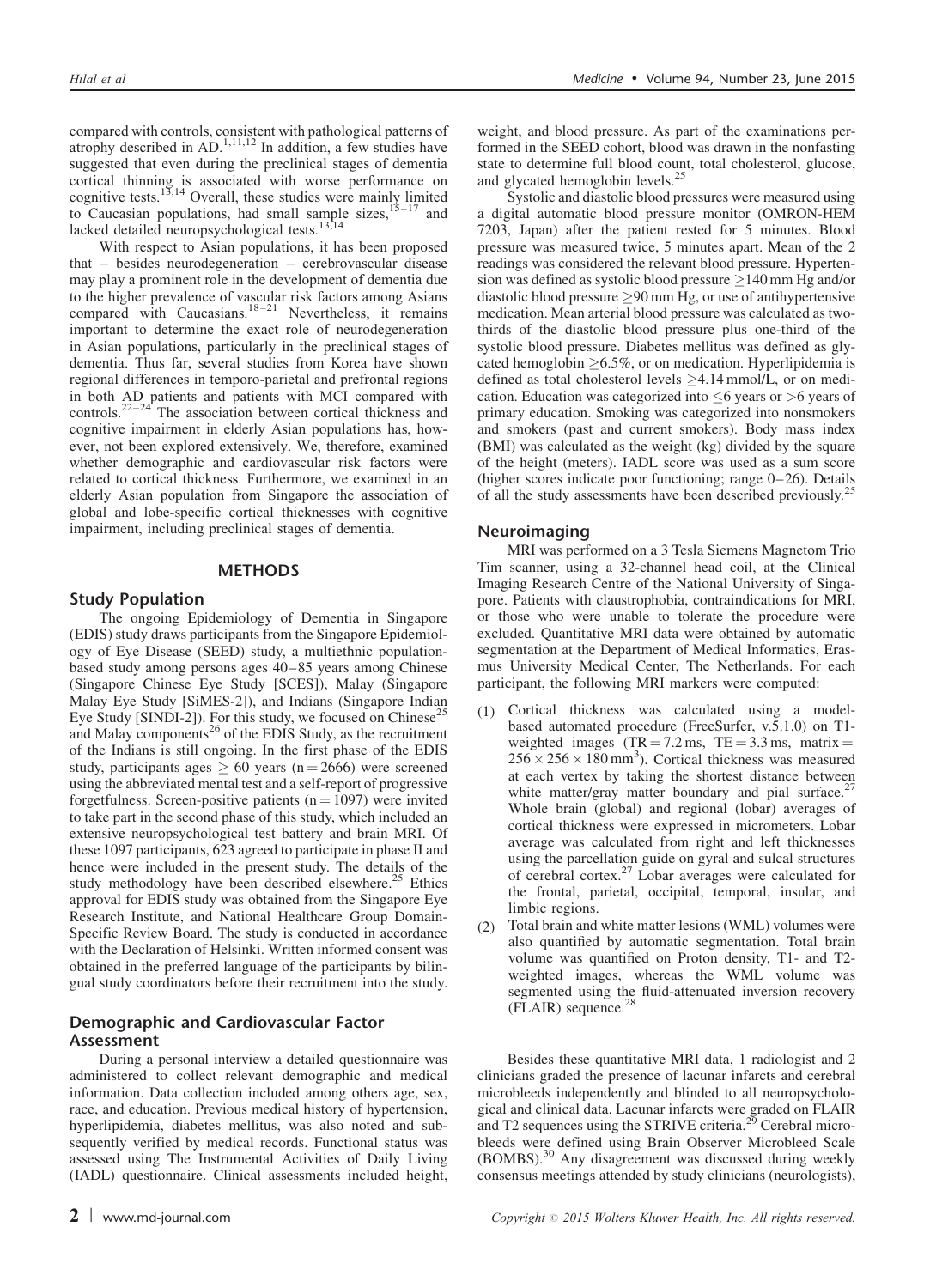<span id="page-2-0"></span>radiologists, and clinical research fellows, and a final decision was made during this meeting.

### Cognitive Assessment

An extensive neuropsychological battery, which has been previously validated in Singaporean elderly, was administered to assess cognitive function.<sup>[25](#page-7-0)</sup> The following seven (5 nonmemory and 2 memory) domains were examined;

- (1) Executive Function (Frontal Assessment Battery, Maze Task),
- (2) Attention (Digit Span, Visual Memory Span, Auditory Detection),
- (3) Language (Boston Naming Test, Verbal Fluency),
- (4) Visuomotor speed (Symbol Digit Modality Test, Digit Cancellation),
- (5) Visuoconstruction [Weschler Memory Scale Revised (WMS-R) Visual Reproduction Copy task, Clock Drawing, Weschler Adult Intelligence Scale – Revised (WAIS-R) subtest of Block Design],
- (6) Verbal Memory (Word List Recall, Story Recall),
- (7) Visual Memory (Picture Recall and WMS-R Visual Reproduction).

For each participant, raw scores from each individual test within a domain were first transformed to standardized Z-scores using the mean and standard deviation [SD] of that test in this cohort. A higher Z-score reflected a better performance on that test. Subsequently, for each participant a mean Z-score for each domain was calculated by averaging the Z-scores of all the individual tests within that domain. These mean Z-scores of each domain were then standardized using the mean and SD of that domain-specific mean Z-score. Finally, composite Z-score reflecting global cognitive functioning was calculated by averaging the 7 domain-specific mean Z-scores, which were also standardized using the corresponding mean and SD.

The diagnosis of CIND was determined by clinical judgment and was anchored in the following guidelines, as previously published, $31$  namely, self and/or informant report of problems with cognition without any significant loss of independence in daily activities, and impairment in at least 1 domain of the neuropsychological test battery. Participants were considered to have failed a test if they scored 1.5 SD below education-adjusted cut-off values on each individual test. Failure in at least half of the tests in each domain was considered impairment in that domain. CIND was classified into mild (when  $\leq$ 2 domains were impaired) and moderate (when  $>$ 2 domains were impaired). The diagnosis of dementia was made according to the DSM-IV criteria.

# STATISTICAL ANALYSIS

To examine differences in baseline characteristics between included and excluded patients,  $\chi^2$  test was used for categorical variables and Student t test for continuous variables. Trends in

| <b>TABLE 1.</b> Baseline Characteristics of Study Participants |                                  |                           |                                 |                                   |                               |                |
|----------------------------------------------------------------|----------------------------------|---------------------------|---------------------------------|-----------------------------------|-------------------------------|----------------|
|                                                                | <b>All Patients</b><br>$(n=572)$ | <b>NCI</b><br>$(n = 176)$ | <b>CIND Mild</b><br>$(n = 171)$ | <b>CIND</b> Moderate<br>$(n=197)$ | <b>Dementia</b><br>$(n = 28)$ | P for<br>trend |
| Age, years (SD)                                                | 70.5(6.77)                       | 67.2(5.06)                | 70.1 $(6.06)^a$                 | 73.6 $(6.58)^{a,b}$               | 78.9 $(5.11)^{a,b,c}$         | < 0.001        |
| Women, $n$ $(\%)$                                              | 313 (54.7)                       | 74 (42)                   | 83 (48.5)                       | 132 $(67)^{a,b}$                  | 24 $(85.7)^{a,b}$             | < 0.001        |
| Race, $n$ $\left(\frac{9}{0}\right)$                           |                                  |                           |                                 |                                   |                               |                |
| Chinese                                                        | 275(48.1)                        | 123(69.9)                 | 75(43.9)                        | 73(37.1)                          | 4(14.3)                       | < 0.001        |
| Malays                                                         | 297(51.9)                        | 53 (30)                   | 96 $(56.1)^a$                   | 124 $(62.9)^a$                    | 24 $(85.7)^{a,b}$             |                |
| Primary education                                              | 157(27.4)                        | 83 (47.2)                 | 42 $(24.6)^a$                   | 28 $(14.2)^a$                     | $\theta$                      | < 0.001        |
| $>6$ years, n $(\%$ )                                          |                                  |                           |                                 |                                   |                               |                |
| Instrumental activities of                                     | 8.1(2.8)                         | 7.2(0.6)                  | 7.5(1.2)                        | 8.6 $(2.5)^{a,b}$                 | 16.5 $(6.4)^{a,b,c}$          | < 0.001        |
| daily living (SD)                                              |                                  |                           |                                 |                                   |                               |                |
| Hypertension, $n$ (%)                                          | 459 (80.2)                       | 135(76.7)                 | 140 (81.9)                      | 175 $(88.8)^a$                    | 25(89.3)                      | 0.001          |
| Diabetes, $n$ $\left(\frac{9}{0}\right)$                       | 172(30.1)                        | 43(24.4)                  | 49(28.7)                        | 69 (35)                           | 12(42.9)                      | 0.008          |
| Hyperlipidemia, n (%)                                          | 388 (67.8)                       | 108(61.4)                 | 118(69)                         | 155 $(78.7)^a$                    | 20(71.4)                      | 0.001          |
| Mean arterial blood pressure,<br>$mm$ Hg $(SD)$                | 97.89 (10.7)                     | 100.3(10.4)               | 101.1(10.1)                     | 99.6 (10.9)                       | 104.9(13.3)                   | 0.750          |
| Nonfasting blood glucose,<br>mmol/L, (SD)                      | 6.88(2.92)                       | 6.5(2.6)                  | 7.0(3.2)                        | 6.9(2.7)                          | 7.9(4.2)                      | 0.054          |
| Total cholesterol, mmol/L (SD)                                 | 5.22(1.18)                       | 5.0(0.9)                  | 5.0(1.0)                        | 5.1(1.3)                          | 5.1(1.1)                      | 0.777          |
| Smoking, $n$ $(\%)$                                            | 76(25.6)                         | 54 (30.7)                 | 57(33.3)                        | 52 $(26.4)$                       | 2(7.1)                        | 0.078          |
| Body mass index, $\text{kg/m}^2$ (SD)                          | 22.2(4.11)                       | 19.9(3.2)                 | 19.9(3.7)                       | 19.6(3.6)                         | $17.7 (4.3)^{a,b}$            | 0.019          |
| Total intracranial volume,<br>mL(SD)                           | 1074.8(120.9)                    | 1108.8(106.5)             | $1072.6$ $(131.6)^a$            | $1054.8$ $(102.6)^a$              | 1001.3 $(195.3)^{a,b}$        | < 0.001        |
| Presence of lacunar<br>infarcts, $n$ $(\%)$                    | 112(19.6)                        | 13(7.4)                   | 30(17.5)                        | 56 $(28.4)^{a,b}$                 | 13 $(46.4)^{a,b}$             | < 0.001        |
| White matter lesions, mL,<br>median (IOR)                      | 1.91(5.27)                       | 1.3(3.1)                  | 1.6(4.2)                        | 2.9(7.4)                          | 8.5(15.6)                     | < 0.001        |
| Cerebral microbleeds, no. (%)                                  | 201(35.1)                        | 49 (27.8)                 | 62(36.3)                        | 78 (39.6)                         | 12(42.9)                      | 0.002          |
| Global cortical thickness,<br>$\mu$ m, mean (SD)               | 2362.0 (108.9)                   | 2404.1 (94.3)             | $2366.6 (100.0)^a$              | $2334.1 (112.3)^{a}$              | 2266.6 $(108.1)^{a,b,c}$      | < 0.001        |

 $CIND =$  cognitive impairment no dementia; IQR = interquartile range; kg/m<sup>2</sup> = kilogram per meter square; mm Hg = millimeter of mercury;  $mmol/L = millimoles$  per liter;  $\mu m = micrometers$ ; n = number; NCI = no cognitive impairment; SD = standard deviation.

Superscript letters indicate representing group is significantly different from NCI (a), CIND mild (b), or CIND moderate (c) based on ANOVA  $(P < 0.05)$ .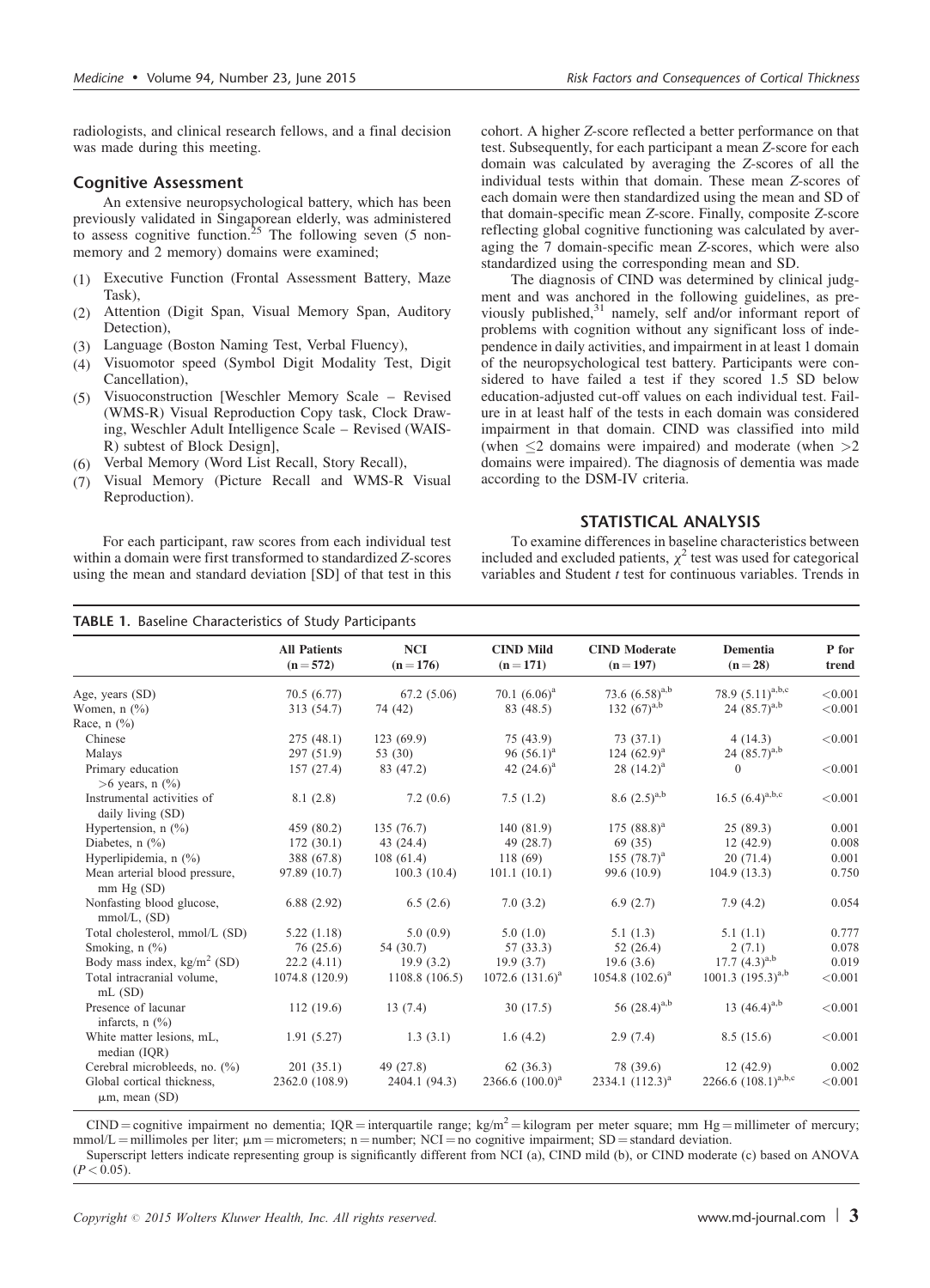baseline characteristics across different diagnostic groups were examined using analysis of variance (ANOVA) and a P-value for the trend test was computed.

Associations of potential demographic and cardiovascular risk factors with global and lobar cortical thicknesses were explored using multiple linear regression models. All continuous variables (age, mean arterial blood pressure, nonfasting blood glucose, total cholesterol, BMI, total intracranial volume) were standardized (by dividing each variable by its SD). For each continuous variable, mean differences in cortical thicknesses were expressed per SD increase/decrease in that variable. Model I was adjusted for age, sex, and education. Subsequently, in the fully adjusted model (Model II), all potential risk factors were included in the same model to determine the independent effect of each potential factor with cortical thickness.

Next, we examined the associations of global and lobar cortical thicknesses with clinical outcomes (CIND and dementia) using logistic regression models [odds ratios (OR) with 95% confidence interval (CI)] and with composite Z score using linear regression models [mean difference with 95% CI]. The effect sizes of these associations with cognition were expressed per SD decrease in cortical thickness.

P-values <0.05 were considered statistically significant. In view of the multiple tests performed in the lobe-specific analyses, we used Bonferroni correction to obtain a revised statistical significance level of 0.05/6–0.008. Furthermore, we used revised levels of statistical significance for the cognitive domain-specific analyses: 0.05/7–0.007 when analyzing the associations with global cortical thickness, and  $0.05/7*6-$ 0.001 when analyzing the associations with lobar cortical thicknesses. Statistical analysis was performed using standard statistical software (Statistical Package for Social Sciences, SPSS V22, SPSS Inc, Chicago, IL).

# RESULTS

Assessments of study participants were performed from August 12, 2010 to December 21, 2013. Out of 623 patients who participated in phase II, 36 had no MRI scans and 3 had ungradable scans. Furthermore, 12 patients who had a cortical infarct were excluded, as these infarcts may influence the cortical thickness measurements. Supplementary Table 1, [http://](http://links.lww.com/MD/A261) [links.lww.com/MD/A261](http://links.lww.com/MD/A261) presents baseline data of both the included and excluded patients. In brief, excluded patients were likely to be older, were more often Chinese, had lower education, a higher frequency of hypertension and a lower frequency of hyperlipidemia. Out of 572 included patients, 171 (29.9%) were diagnosed with CIND-mild, 197 (34.4%) with CIND-moderate, and 28 (4.9%) with dementia. [Table 1](#page-2-0) provides baseline characteristics of the included participants according to the different diagnostic groups. In brief, increasing age, female patients, Malay ethnicity, higher proportion of hypertension, diabetes, and hyperlipidemia were related to severity of cognitive impairment. Also, an increasing frequency was observed for several MRI markers. Conversely, a decreasing trend was observed for education, BMI, total intracranial volume, and IADL.

Table 2 shows the association of potential risk factors with mean global cortical thickness. In fully adjusted models (Model II), the most important risk factors of cortical thickness were: increasing age [mean difference in cortical thickness per SD increase in age:  $-30.9 \,\mu m$ ; 95% CI:  $-40.2$ ;  $-21.7$ ;  $P < 0.001$ ], sex [women vs men: 25.4  $\mu$ m; 95% CI: 2.1; 48.7; P = 0.029], Malay ethnicity [Malay vs Chinese:  $-57.4 \,\mu m$ ; 95% CI:  $-74.5$ ;  $-40.3$ ;  $P < 0.001$ ], BMI [mean difference per SD increase in BMI:  $-9.5$ ; 95% CI:  $-18.1$ ;  $-0.8$ ;  $P = 0.022$ ], and presence of lacunar infarct [presence vs absence:  $-25.8$ ; 95% CI:  $-48.6$ ;  $-3.1$ ;  $P = 0.034$ ]. A borderline significant association was observed for nonfasting glucose levels [mean difference per

|                                                               |                                                             |                                  | Global Cortical Thickness $(\mu m)$               |            |
|---------------------------------------------------------------|-------------------------------------------------------------|----------------------------------|---------------------------------------------------|------------|
|                                                               | Model I <sup>*</sup> Mean<br>Difference $(95\% \text{ CI})$ | $\boldsymbol{P}$<br><b>Value</b> | Model II <sup>†</sup> Mean<br>Difference (95% CI) | P<br>value |
| Age (years), per SD decrease                                  | $-36.7$ ( $-45.6$ ; $-27.8$ ) <sup>T</sup>                  | < 0.001                          | $-30.9$ ( $-40.2$ ; $-21.7$ )                     | ${<}0.001$ |
| Gender (women vs men)                                         | 34.7 $(17.4; 52.0)^{\frac{1}{4}}$                           | < 0.001                          | 25.4(2.1;48.7)                                    | 0.029      |
| Primary education $>6$ years                                  | $16.0$ (-4.8; 36.8) <sup>T</sup>                            | 0.131                            | $5.3$ ( $-14.9$ ; 25.5)                           | 0.606      |
| Ethnicity (Malay vs Chinese)                                  | $-63.1$ ( $-79.0$ ; $-47.3$ )                               | < 0.001                          | $-57.4$ ( $-74.5$ ; $-40.3$ )                     | < 0.001    |
| Instrumental activities of daily living, per score increase   | $-6.14(-9.3; -2.9)$                                         | < 0.001                          | $-2.43(-5.8; 0.9)$                                | 0.161      |
| Mean arterial blood pressure (mm Hg), per SD increase         | $-1.3$ ( $-9.8$ ; 7.2)                                      | 0.758                            | 4.8 $(-3.6; 13.2)$                                | 0.242      |
| Nonfasting blood glucose (mmol/l), per SD increase            | $-14.3$ ( $-22.8$ ; $-5.8$ )                                | 0.001                            | $-8.1$ ( $-16.4$ ; 0.3)                           | 0.059      |
| Total cholesterol (mmol/L), per SD increase                   | $3.6(-5.1; 12.2)$                                           | 0.418                            | $4.4(-4.1; 12.9)$                                 | 0.322      |
| Smoking (yes vs no)                                           | $-1.6$ ( $-24.3$ ; 21.0)                                    | 0.888                            | $-1.8$ ( $-23.7$ ; 20.1)                          | 0.860      |
| Body mass index $(kg/m2)$ , per SD increase                   | $-15.9$ ( $-24.4$ ; $-7.6$ )                                | ${<}0.001$                       | $-9.5$ ( $-18.1$ ; $-0.8$ )                       | 0.022      |
| Intracranial volume (mL), per SD increase                     | $-2.5$ ( $-12.3$ ; 7.3)                                     | 0.619                            | $-2.1$ ( $-12.0$ ; 7.8)                           | 0.612      |
| Presence of lacunar infarcts                                  | $-41.6$ ( $-63.1$ ; $-20.1$ )                               | ${<}0.001$                       | $-25.8$ ( $-48.6$ ; $-3.1$ )                      | 0.034      |
| White matter lesions (mL, log-transformed)<br>per SD increase | $-32.3$ ( $-52.7$ ; $-11.9$ )                               | 0.002                            | $-16.5$ ( $-38.7$ ; 5.8)                          | 0.169      |
| Per cerebral microbleed increase                              | $-0.8$ ( $-1.6$ ; 0.0)                                      | 0.051                            | $-0.5$ ( $-1.2$ ; 0.3)                            | 0.300      |

|  | TABLE 2. Multivariable Adjusted Associations Between Potential Risk Factors and Global Cortical Thickness ( $n = 572$ ) |  |  |  |  |  |  |  |
|--|-------------------------------------------------------------------------------------------------------------------------|--|--|--|--|--|--|--|
|--|-------------------------------------------------------------------------------------------------------------------------|--|--|--|--|--|--|--|

CI = confidence interval; kg/m<sup>2</sup> = kilogram per meter square; Log = log transformed; mL = millilitres; mm Hg = millimeter of mercury; mmol/

L = millimoles per liter;  $\mu$ m = micrometer; SD = standard deviation.<br>
\* Model I adjusted for age, sex, and education.<br>
† Model II fully adjusted for age, sex, education, race, nonfasting blood glucose, blood cholesterol presence of lacunes, white matter lesions volume, number of cerebral microbleeds, intracranial volume, and independent activities of daily living. In Model I, the effect sizes for these three variables were from a basic model containing only age, sex, and education.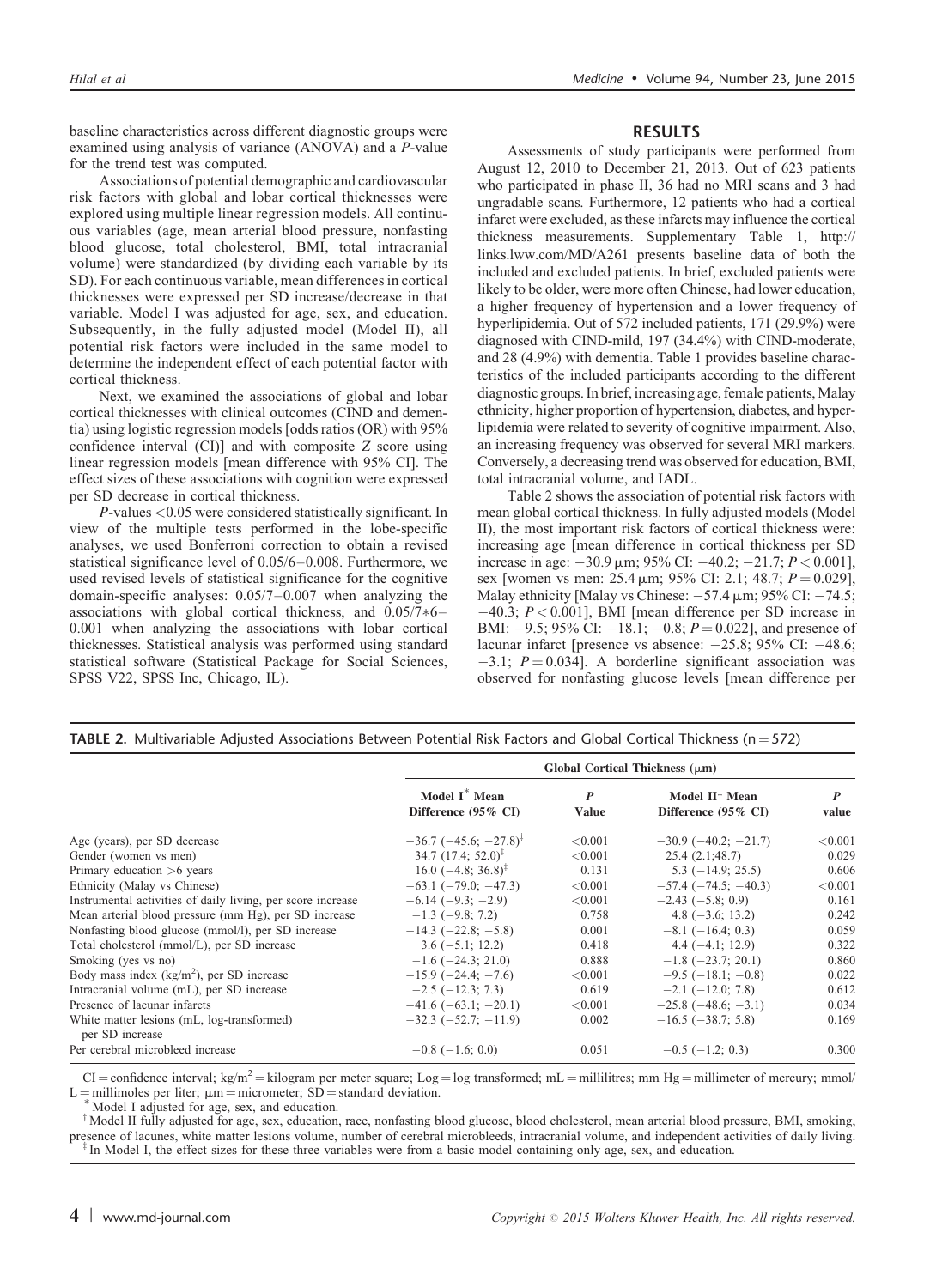SD increase in glucose levels:  $-8.1$  mm; 95% CI:  $-16.4$ ; 0.3;  $P = 0.0591$ .

The association between potential risk factors and lobespecific cortical thickness is presented in supplementary Table 2,<http://links.lww.com/MD/A261>. After Bonferroni correction, the most consistent associations with smaller cortical thicknesses across the different lobes were found for increasing age and Malay ethnicity. Women had thicker cortical thicknesses in particular in the parietal and temporal lobes. The association between higher BMI and smaller cortical thickness was most prominent in the frontal region [mean difference per SD increase in BMI:  $-14.7$ ; 95% CI:  $-23.9$ ;  $-5.45$ ;  $P = 0.002$ ]. In terms of MRI markers of cerebral small vessel disease, white matter lesions were associated with temporal thinning, whereas increasing number of microbleeds were related to insular thinning.

With respect to clinical outcomes (Table 3), smaller global cortical thickness was significantly associated with CIND moderate/dementia [OR: 1.70; 95% CI: 1.19–2.44;  $P = 0.004$ ]. This association persisted even after excluding 28 dementia cases [OR: 1.69; 95% CI: 1.18–2.43;  $P = 0.004$ ]. Smaller cortical thickness was also related to poorer global cognitive functioning as reflected by the composite Z-scores [mean difference composite Z-score per SD decrease in cortical thickness:  $-0.094$ ;  $95\%$ CI:  $-0.159$ ;  $-0.030$ ,  $P = 0.004$ ]. Lobe-specific analyses showed that these associations were mainly driven by the parietal, occipital, temporal, and limbic lobes. Specifically, the associations with the temporal and occipital lobes remained statistically significant after Bonferroni correction.

Finally, in the domain-specific analyses ([Table 4\)](#page-5-0), global cortical thickness was related to executive function [mean difference per SD decrease in cortical thickness:  $-0.129$ ; 95% CI:  $-0.207$ ;  $-0.051$ ;  $P = 0.001$ ], visuoconstruction [mean] difference per SD decrease in cortical thickness:  $-0.099$ ;  $95\%$ CI:  $-0.172$ ;  $-0.027$ ;  $P = 0.007$ ] and visual memory [mean difference per SD decrease in cortical thickness:  $-0.111$ ; 95% CI:  $-0.183$ ;  $-0.039$ ;  $P = 0.003$ ]. In the lobe-specific analyses, the most consistent associations at the nominal significance level of 0.05 were found between the occipital and temporal lobes with the various cognitive domains. However, after applying Bonferroni correction, most of these associations did not remain statistically significant.

#### **DISCUSSION**

In this study, we found that persons with smaller cortical thickness – in particular in the temporal and occipital lobes – were more likely to have cognitive impairment, including the preclinical stages of dementia. More specifically, these persons performed worse on tasks in executive function, visuoconstruction, and visual memory. Finally, the most important risk factors were increasing age, male sex, Malay ethnicity, increased blood glucose, high BMI, and presence of lacunar infarction on MRI.

Several studies reported a smaller global cortical thickness<br>with increasing age.<sup>[7,32,33](#page-6-0)</sup> Across these studies this effect of age was, however, variable with some reporting the largest decrease in frontal and temporal lobes,<sup>[32](#page-7-0)</sup> whereas others found the strongest effects in the occipital and parietal regions.<sup>[6,34](#page-6-0)</sup> The wide age distribution of these studies (ranging from 18 to 82 years) may underlie these differences. Despite these variations, the overall trend – that increasing age was related to smaller cortical thickness – is similar across all these studies, which is further supported by our present findings.

ರ  $\blacksquare$   $\mathbf{I}$ 

 $\pm$ 

 $\mathbf{L}$ 

| obe-Specific Cortical Thicknesses               |                                                                                            |                                                      |                                                           |                                                                                                                                                                                                        |
|-------------------------------------------------|--------------------------------------------------------------------------------------------|------------------------------------------------------|-----------------------------------------------------------|--------------------------------------------------------------------------------------------------------------------------------------------------------------------------------------------------------|
|                                                 | CIND Mild $(n = 171)$<br>OR $(95\% \text{ Cl})*$                                           | CIND Moderate $(n = 197)$<br>OR $(95\% \text{ Cl})*$ | <b>CIND Moderate/Dementia</b><br>$(n = 225)$ OR (95% Cl)* | Composite Z scores Mean<br>difference (95%CI)*                                                                                                                                                         |
| Per standard deviation decrease                 |                                                                                            |                                                      |                                                           |                                                                                                                                                                                                        |
| Mean global thickness                           | $1.19$ (0.88 – 1.61) $P = 0.252$                                                           | 1.69 $(1.18 - 2.43) P = 0.004$                       | $1.70(1.19 - 2.44) P = 0.004$                             | $-0.094$ ( $-0.159$ ; $-0.030$ ) $p = 0.004$                                                                                                                                                           |
| Lobe-specific cortical                          | $1.14$ (0.87 – 1.50) $P = 0.332$                                                           | $1.26(0.92 - 1.73) P = 0.153$                        | $1.26$ (0.92 – 1.72) $P = 0.157$                          | $-0.027$ (-0.086; 0.032) $p = 0.364$                                                                                                                                                                   |
| thickness: frontal lobe                         |                                                                                            |                                                      |                                                           |                                                                                                                                                                                                        |
| Parietal lobe                                   | $.12(0.84 - 1.51) P = 0.444$                                                               | 1.51 $(1.07-2.13) P = 0.020$                         | 1.51 $(1.07-2.13) P = 0.020$                              | $-0.083$ ( $-0.146$ ; $-0.020$ ) p $= 0.010$                                                                                                                                                           |
| Occipital lobe                                  | $1.27(0.94 - 1.72) P = 0.122$                                                              | $1.68$ $(1.21 - 2.33)^T$ $P = 0.002$                 | $1.68$ $(1.21 - 2.33)^T$ $P = 0.002$                      | $-0.118 (-0.181; -0.054)^{r} p = 0.001$                                                                                                                                                                |
| Temporal lobe                                   | $.08(0.79 - 1.47) P = 0.640$                                                               | 1.68 $(1.14 - 2.47) P = 0.009$                       | $1.70$ $(1.16-2.50)$ <sup>T</sup> $P = 0.007$             | $-0.135$ $(-0.203; -0.067)^{T}$ $p = < 0.001$                                                                                                                                                          |
| Insula                                          | $0.89$ $(0.68 - 1.17)$ $P = 0.425$                                                         | $1.31(0.95 - 1.79) P = 0.096$                        | $1.31(0.96 - 1.79) P = 0.092$                             | $-0.031(-0.092; 0.029)$ p = 0.313                                                                                                                                                                      |
| Limbic lobe                                     | $1.16$ (0.86 – 1.55) $P = 0.326$                                                           | $1.49(1.06 - 2.11) P = 0.021$                        | $1.51(1.07-2.13) P = 0.018$                               | $-0.080$ $(-0.143; -0.017)$ p $= 0.013$                                                                                                                                                                |
|                                                 | $CI = confidence$ interval; $CIND = cognitive$ impairment no dementia; $OR = odds$ ratios. |                                                      |                                                           |                                                                                                                                                                                                        |
| cerebral microbleeds, and intracranial volume). |                                                                                            |                                                      |                                                           | Fully adjusted models (age, sex, education, race, nonfasting blood glucose, blood cholesterol, mean arterial blood pressure, BMI, smoking, presence of lacunes, white matter lesions volume, number of |
|                                                 | Statistically significant after Bonferroni correction (0.05/6-0.008).                      |                                                      |                                                           |                                                                                                                                                                                                        |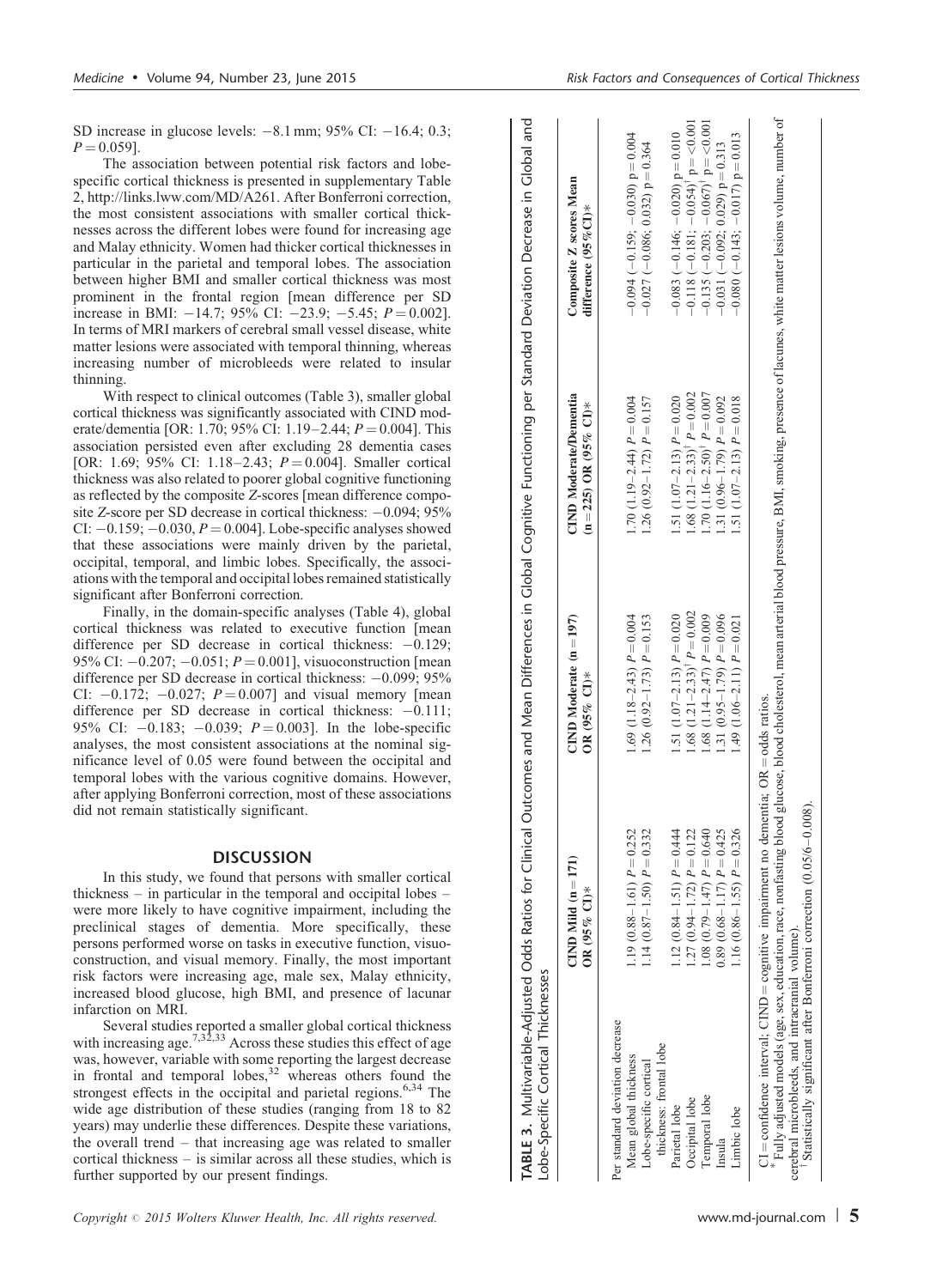<span id="page-5-0"></span>

| Cortical Thicknesses                                               |                                                                       | TABLE 4. Multivariable-Adjusted Mean Differences in Composite and Domain-Specific Cognitive Function per Standard Deviation Decrease in Global and Lobe-Specific                                                                                                                                                                                          |                                                                                  |                                                                                  |                                                                                                            |                                                                                       |                                                                                  |
|--------------------------------------------------------------------|-----------------------------------------------------------------------|-----------------------------------------------------------------------------------------------------------------------------------------------------------------------------------------------------------------------------------------------------------------------------------------------------------------------------------------------------------|----------------------------------------------------------------------------------|----------------------------------------------------------------------------------|------------------------------------------------------------------------------------------------------------|---------------------------------------------------------------------------------------|----------------------------------------------------------------------------------|
| Per Standard<br>Deviation<br>Decrease                              | <b>Executive Function</b><br>Mean Difference<br>(95% CI) <sup>*</sup> | <b>Attention Mear</b><br><b>Difference</b><br>$(95% \text{ Cl})$                                                                                                                                                                                                                                                                                          | Language Mean<br>$(95\%\mathrm{Cl})^*$<br><b>Difference</b>                      | Difference (95% $CD^*$<br>Visuomotor Speed<br>Mean                               | Visuoconstruction<br>Mean difference<br>$(95\%$ CI) <sup>*</sup>                                           | Mean difference<br>Visual memory<br>$95\%\mathrm{CD}^{*}$                             | Mean difference<br>Verbal memory<br>$\left(95\%\textrm{CD}\right)^{*}$           |
| Lobe-specific<br>Mean global<br>thickness<br>thickness<br>cortical | $-0.057(-0.128; 0.015)$<br>$P = 0.001$<br>$P = 0.120$                 | $-0.129(-0.207; -0.051)^{+} -0.065(-0.134; 0.004)$<br>$-0.001(-0.064; 0.062)$<br>$P = 0.065$<br>$P = 0.979$                                                                                                                                                                                                                                               | $-0.059(-0.137; 0.019)$<br>$-0.016(-0.087; 0.055)$<br>$P = 0.138$<br>$P = 0.657$ | $-0.060(-0.126; 0.006)$<br>$-0.013(-0.074; 0.047)$<br>$P = 0.076$<br>$P = 0.662$ | $-0.053(-0.119; 0.013)$<br>$-0.027$ )† $p = 0.007$<br>$-0.099(-0.172;$<br>$p = 0.114$                      | $-0.038(-0.104; 0.028)$<br>$-0.039$ j† $p = 0.003$<br>$-0.111(-0.183)$<br>$p = 0.264$ | $-0.058(-0.135; 0.019)$<br>$0.008 (-0.062; 0.078)$<br>$p = 0.141$<br>$p = 0.821$ |
| Parietal lobe<br>Frontal lobe                                      | $P = 60.001$                                                          | $-0.142$ $(-0.218; -0.066)$ ; $-0.057$ $(-0.125; 0.011)$ $-0.022$ $(-0.098; 0.054)$ $-0.042$ $(-0.107; 0.023)$<br>$P = <0.01$<br>$P = 0.202$<br>$P = 0.003$                                                                                                                                                                                               | $P = 0.030$                                                                      | $P = 0.022$                                                                      | $-0.078$ $(-0.149; -0.007)$ $-0.068$ ; $-0.027$ ) $-0.068$ $(-0.143; 0.007)$<br>$p = 0.032$<br>$p = 0.003$ | $-0.115 (-0.186; -0.043) -0.099 (-0.175; -0.023)$<br>$\rm p=0.007$<br>$p = 0.002$     | $p = 0.077$<br>$p = 0.011$                                                       |
| Insula                                                             | $-0.008 (-0.082; 0.066)$<br>$P = 0.002$<br>$P = 0.829$                | it2(2)- sxr(0- iS1(2)- d1(2)- http://t.com/ c52(3)- syr(0- syr(0- syr(3)- d1(2)- d1(2)- d2(1)- d2(1)- int2(0- d2(1)- int2(0- and papelerly int2(2)- and papelerly<br>$-0.041(-0.106; 0.024)$<br>$P = 0.004$<br>$P = 0.213$                                                                                                                                | $-0.018 (-0.091; 0.055)$<br>$P = 0.002$<br>$P = 0.632$                           | $-0.050(-0.112; 0.013)$<br>$P = 0.009$<br>$P = 0.117$                            | $-0.045(-0.114; 0.023)$<br>$p = 0.192$<br>$p = 0.001$                                                      | $-0.047(-0.115; 0.021)$<br>$-0.078$ ) $\ddagger$ p $=$ <0.001<br>$p = 0.178$          | $-0.081(-0.163; -0.000)$<br>$0.016(-0.057; 0.088)$<br>$p = 0.051$                |
| Limbic lobe                                                        | $-0.106 (-0.183; -0.029) -0.054 (-0.123; 0.014)$<br>$P = 0.007$       | $P = 0.117$                                                                                                                                                                                                                                                                                                                                               | $-0.061(-0.137; 0.016)$<br>$P = 0.121$                                           | $-0.057(-0.122; 0.008)$<br>$P = 0.085$                                           | $-0.070(-0.141; 0.001)$<br>$p = 0.055$                                                                     | $-0.108 (-0.179; -0.037) -0.037 (-0.112; 0.039)$<br>$\rm p=0.003$                     | $p = 0.668$<br>$p = 0.344$                                                       |
| $CI = confidence$ interval.                                        | number of cerebral microbleeds, and intracranial volume).             | Fully adjusted models (age, sex, education, race, nonfasting blood glucose, blood cholesterol, mean arterial blood pressure, BMI, smoking, presence of lacunar infarcts, white matter lesions volume,<br>Statistically significant after Bonferroni correction (0.05/(7 6)-0.001)<br>Statistically significant after Bonferroni correction (0.05/7-0.007) |                                                                                  |                                                                                  |                                                                                                            |                                                                                       |                                                                                  |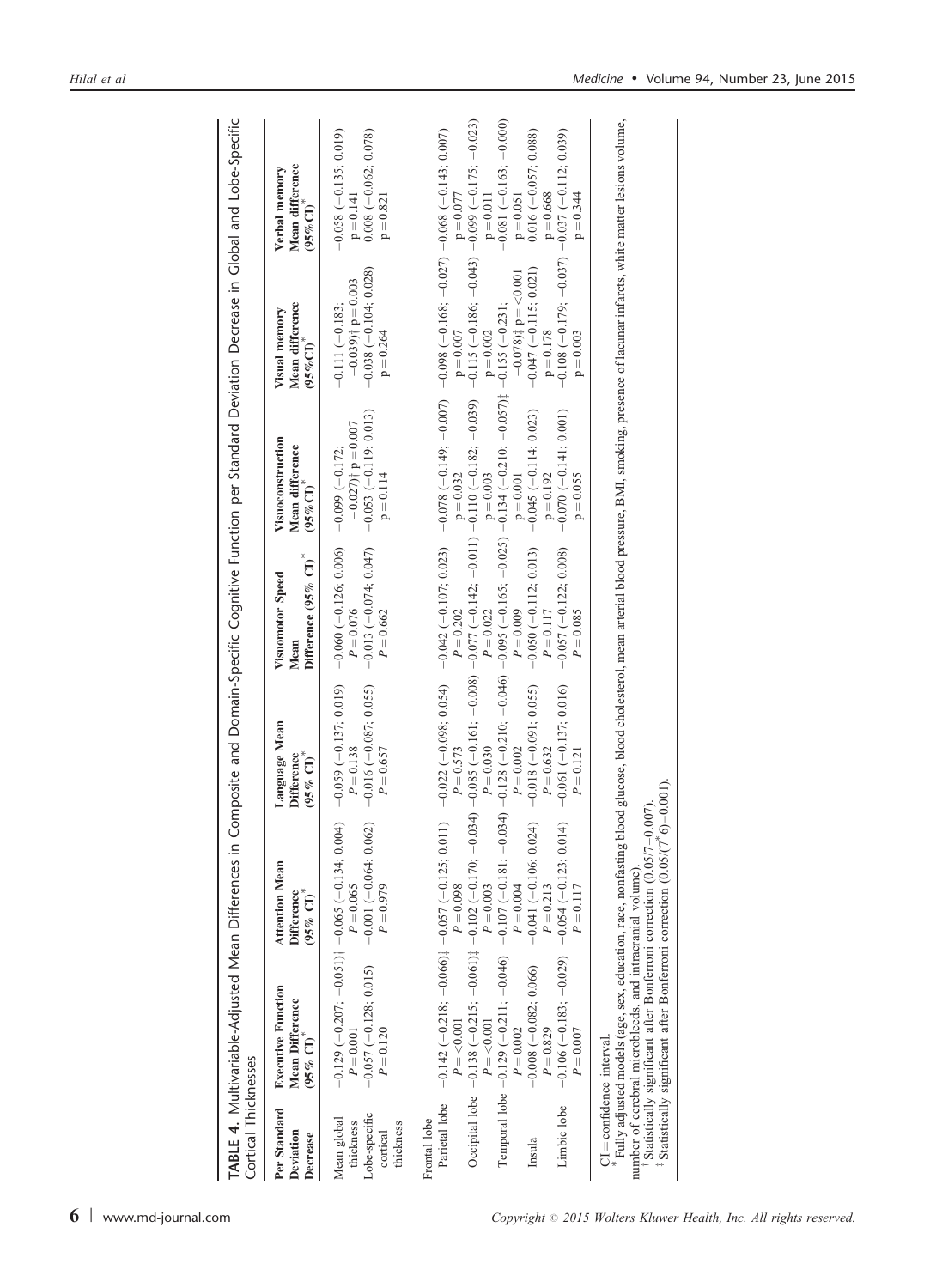<span id="page-6-0"></span>In our study women had relatively thicker cortex compared with men. This sex difference may be related to the protective effect of estrogen on neurodegeneration.<sup>[35](#page-7-0)</sup> This is in line with other studies reporting similar sex differences in cortical thick-ness.<sup>[27](#page-7-0)</sup> In terms of ethnic differences, Malays had a thinner global and lobe-specific cortical thicknesses compared with Chinese. A higher prevalence of vascular risk factors (hypertension, diabetes, and hyperlipidemia) and a higher frequency of Apo*e*4 carriers have been reported among Malays. These factors may lead to an increased susceptibility to neurodegeneration in Malays and hence may underlie this difference.<sup>3</sup>

With respect to cardiovascular risk factors, we found – in accordance with other studies – that increased blood glucose levels were associated (borderline significantly) with global cortical thinning.<sup>[15,27,37](#page-7-0)</sup> The mechanisms leading to neurodegeneration are linked to episodes of hypo- and hyperglycemia, alterations to the blood–brain barrier, and increased production of glycated endproducts.<sup>38,39</sup> Besides glucose levels, an independent association was found for BMI, especially in the frontal lobe. A previous study suggested that adiposity was associated with frontal gray matter atrophy in middle and old aged persons, possibly through increased vascular pathology and reduced blood supply eventually leading to brain atrophy.<sup>[40](#page-7-0)</sup> Further studies are needed to elucidate the exact mechanisms through which BMI and adiposity are related to atrophy. Finally, several MRI markers of cerebral small vessel disease showed some associations with smaller global and lobe-specific cortical thicknesses, indicating an interaction between cerebrovascular and neurodegenerative processes. $41-43$ 

With respect to cognition, we found that a smaller global cortical thickness is linked to cognitive impairment, suggesting that diffuse atrophy beyond medial temporal lobe and hippocampus atrophy is already present in the preclinical stages of dementia.[24](#page-7-0) More specifically, thinner cortex in temporal and occipital lobes showed consistent patterns with worse performance in all cognitive domains. Patho-physiologically, the temporal and occipital lobes may show thinning in the early stages of dementia, as these regions are especially susceptible to the toxic effects of neurofibrillary tangles and amyloid pla-ques,<sup>[44,45](#page-7-0)</sup> and hence are early sites for these depositions. It has been reported that the burden of these depositions was correlated with the extent of atrophy and reduced metabolism in these regions,[46](#page-7-0) and functionally with cognitive dysfunction. Our present findings suggest that in Asian populations, besides the contribution of cerebrovascular disease, neurodegeneration as reflected by cortical thickness plays an important role in cognitive impairment, including the preclinical stages of dementia.

Limitations of the study include: first, 47.9% of the screened positive patients were excluded from these analyses. Compared with the included participants, these excluded patients were relatively older, less educated, and more likely to have hypertension and hyperlipidemia. Despite this nonparticipation, we however still found significant associations with cortical thickness. Furthermore, these excluded patients might be more cognitively impaired, suggesting that the reported effect sizes in this study might be an underestimation. Second, due to the cross-sectional design of our study the temporal relationship between the presence of cortical thickness and cognitive impairment could not be assessed. Third, due to the small number of cases with dementia, we were not able to examine these cases separately in multivariable models as this resulted in unstable effect sizes and wide confidence intervals. However, the dose–response relationship with the

preclinical stages of cognitive impairment suggests that these findings may also be extendable to dementia. Strengths of the study include: patients were selected from a populationbased study, extensive neuropsychological tests were used to diagnose cognitive impairment and dementia, and automated and standardized image processing was used to quantify cortical thickness.

In conclusion, persons with smaller cortical thickness – in particular in the temporal and occipital lobes – were more likely to have cognitive impairment, suggesting a contribution of diffuse cortical atrophy beyond the medial-temporal lobe to cognitive function. These findings support the notion that cortical thinning is a biomarker of neurodegenerative changes in the brain not only in dementia, but also in its preclinical stages.

### **REFERENCES**

- 1. Frisoni GB, Testa C, Zorzan A, et al. Detection of grey matter loss in mild Alzheimer's disease with voxel based morphometry. J Neurol Neurosurg Psychiatry. 2002;73:657–664.
- 2. Karas G, Sluimer J, Goekoop R, et al. Amnestic mild cognitive impairment: structural MR imaging findings predictive of conversion to Alzheimer disease. AJNR Am J Neuroradiol. 2008;29:944–949.
- 3. Karas GB, Scheltens P, Rombouts SA, et al. Global and local gray matter loss in mild cognitive impairment and Alzheimer's disease. Neuroimage. 2004;23:708–716.
- 4. Trivedi MA, Wichmann AK, Torgerson BM, et al. Structural MRI discriminates individuals with mild cognitive impairment from agematched controls: a combined neuropsychological and voxel based morphometry study. Alzheimers Dement. 2006;2:296–302.
- 5. Lemaitre H, Goldman AL, Sambataro F, et al. Normal age-related brain morphometric changes: nonuniformity across cortical thickness, surface area and gray matter volume? Neurobiol Aging. 2012;33:617e611–e619.
- 6. Long X, Liao W, Jiang C, et al. Healthy aging: an automatic analysis of global and regional morphological alterations of human brain. Acad Radiol. 2012;19:785–793.
- 7. Magnotta VA, Andreasen NC, Schultz SK, et al. Quantitative in vivo measurement of gyrification in the human brain: changes associated with aging. Cereb Cortex. 1999;9:151–160.
- 8. Preul C, Hund-Georgiadis M, Forstmann BU, et al. Characterization of cortical thickness and ventricular width in normal aging: a morphometric study at 3 Tesla. J Magn Resonance Imaging. 2006;24:513–519.
- 9. Fischl B, Dale AM. Measuring the thickness of the human cerebral cortex from magnetic resonance images. Proc Natl Acad Sci USA. 2000;97:11050–11055.
- 10. Singh V, Chertkow H, Lerch JP, et al. Spatial patterns of cortical thinning in mild cognitive impairment and Alzheimer's disease. Brain. 2006;129:2885–2893.
- 11. Lerch JP, Pruessner JC, Zijdenbos A, et al. Focal decline of cortical thickness in Alzheimer's disease identified by computational neuroanatomy. Cereb Cortex. 2005;15:995–1001.
- 12. Sabuncu MR, Desikan RS, Sepulcre J, et al. The dynamics of cortical and hippocampal atrophy in Alzheimer disease. Arch Neurol. 2011;68:1040–1048.
- 13. Chang YL, Jacobson MW, Fennema-Notestine C, et al. Level of executive function influences verbal memory in amnestic mild cognitive impairment and predicts prefrontal and posterior cingulate thickness. Cereb Cortex. 2010;20:1305–1313.